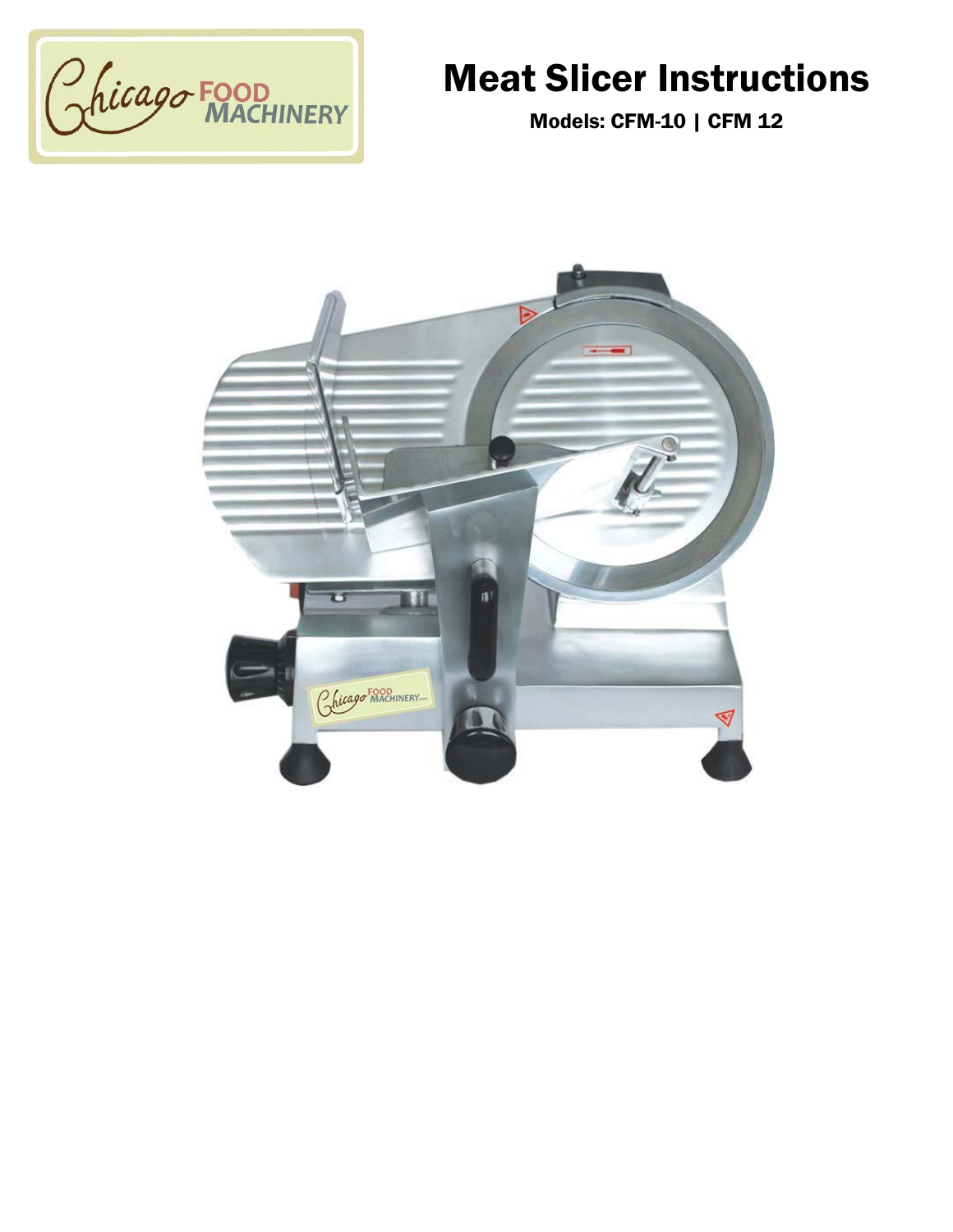### Notice

- The power source must comply with the electric requirements on the label or it may cause fire or machine issues if improperly used.
- The machine must be used on a flat surface. If the machine is not secure in use, electric shock and other issues are possible.
- Always turn off and unplug the machine in the event of an emergency.
- To avoid serious injury, do not place your hands or any other body part in the open machine.
- If there is a fault with the machine, the manufacturer is responsible for repair.
- We are not responsible for personal injury or further damage to machine if you attempt self-repair.
- In case of electrical wire damage, discontinue use.
- The machine is not waterproof. Washing in water can cause electric shock or damage to the machine's mechanical and electrical parts.
- Please turn off all switches and unplug the machine when not in operation.
- Please stop operation and unplug for cleaning.
- If your machine is malfunctioning, stop operation immediately.
- Check parts often for tightness or damage.
- Do not cut frozen meat below -6 degrees Celsius.
- If you resell the machine, please include the operation manual.
- Please contact us if you damage or lose the operation manual.
- Please contact us if you have any other questions or concerns not covered in the manual.

# Caution:

Do not operate if your machine is broken. Avoid personal injury due to misuse.

The slicer operates automatically. Keep hands clear of machine when in use. Failure to comply may result in personal injury.

Be careful of hurting yourself when cleaning and changing the slicer blade.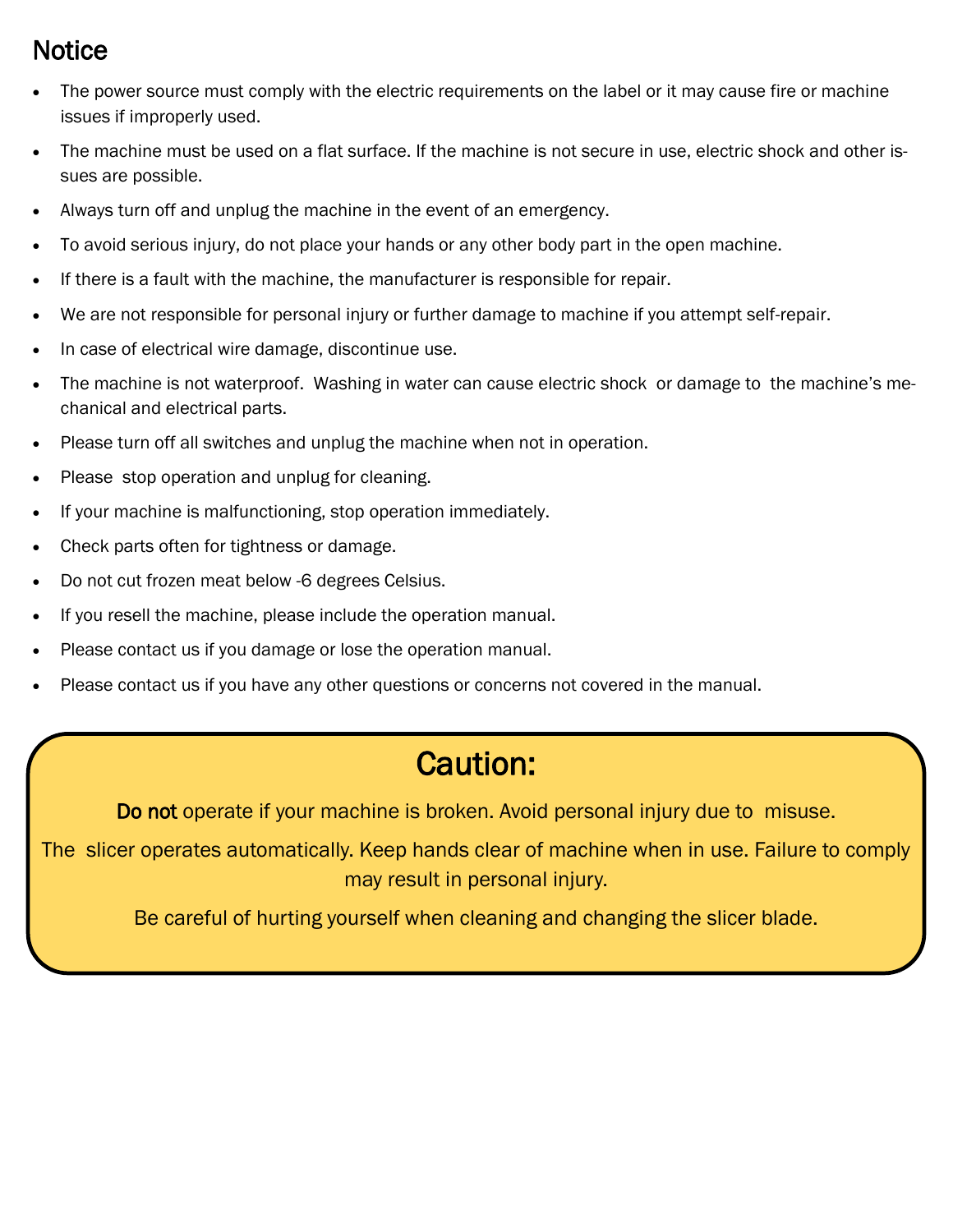## Main Technical Specifications

| Model:                   | 10" 250 (250A)         | 12" 300 (300A)         |
|--------------------------|------------------------|------------------------|
| Voltage                  | 220V 50HZ or 110V 60HZ | 220V 50HZ or 110V 60HZ |
| Power                    | 150 Watts              | 250 Watts              |
| <b>Slicing Thickness</b> | $0.2 - 12MM$           | $0.2 - 15$ mm          |
| <b>Blade Diameter</b>    | 10"                    | 12"                    |
| <b>Max Slicing Width</b> | 180MM                  | 220MM                  |
| Weight                   | 47 lbs.                | 55 lbs.                |
| Measurement              | 500 x 414 x 355 MM     | 554 x 460 x 423 MM     |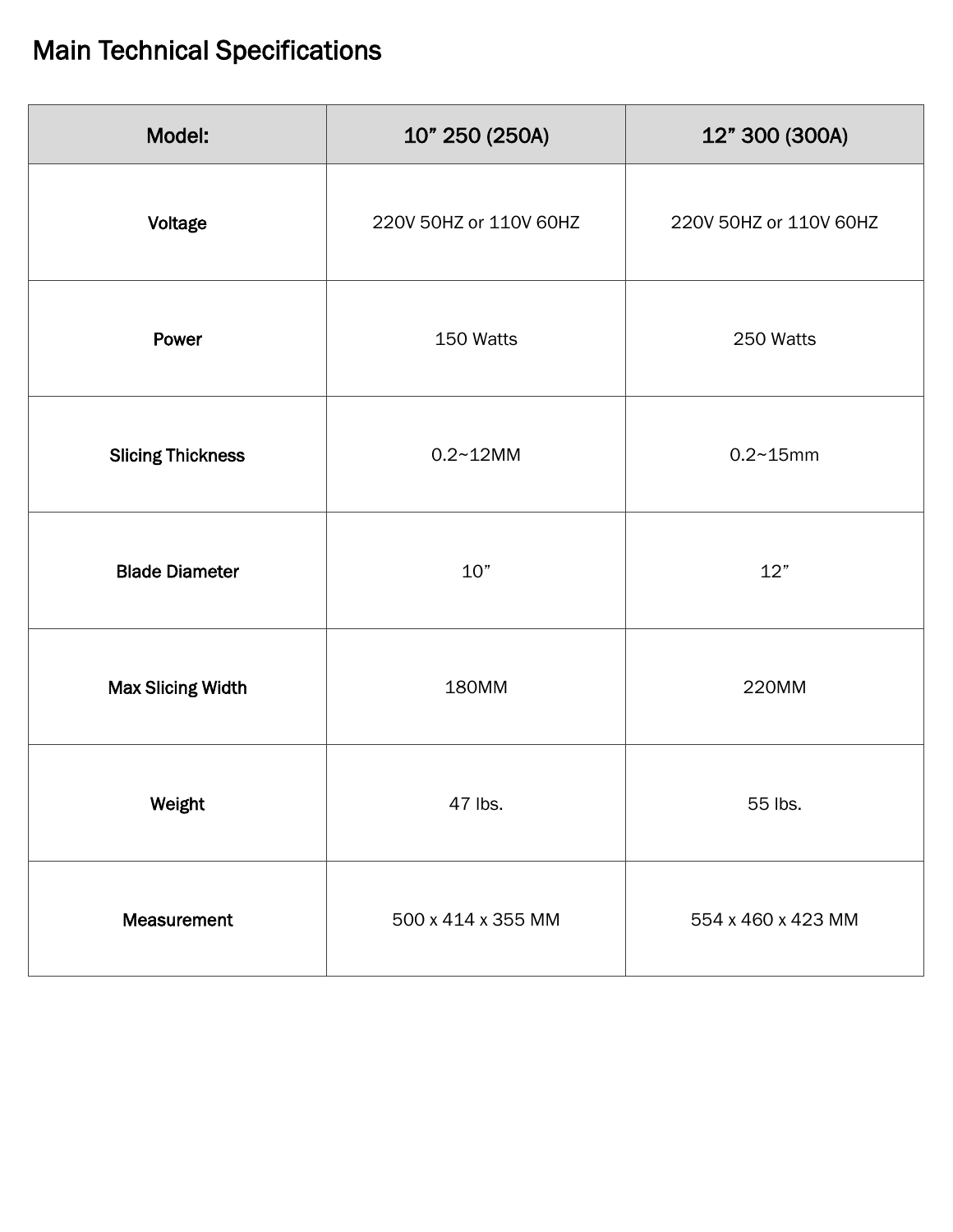### Slicer Part Names:



- 1. Blade
- 2. Slicer Thickness Regulator
- 3. Sharpener
- 4. Blade Cover
- 5. Active Pusher
- 6. Carriage
- 7. Power Button
- 8. Switch
- 9. Product Pusher Handle
- 10. Plastic Board

### Slicer Operation

- 1. Install the machine on a work surface that has sufficient stability and strength to support its weight.
- 2. Make sure that your power source has the same voltage as your machine.
- 3. Turn the machine on and let it run for about 2-3 minutes to see if it is functioning properly.
- 4. Make sure that the power button is lit. The blade should rotate counterclockwise.
- 5. Adjust the slice thickness by turning the slice thickness regulator counterclockwise. Turn the fixing positioner knob clockwise. Make sure that the fixing positioner head touches the plate.
- 6. Push the product carriage forward and back over the blade in one continuous motion, using the pusher handle and knob.
- 7. After slicing the desired amount, change the slicing amount back to zero. Turn the positioner knob and let the fixing positioner head back to its original position.
- 8. You may now move the slices away from the machine.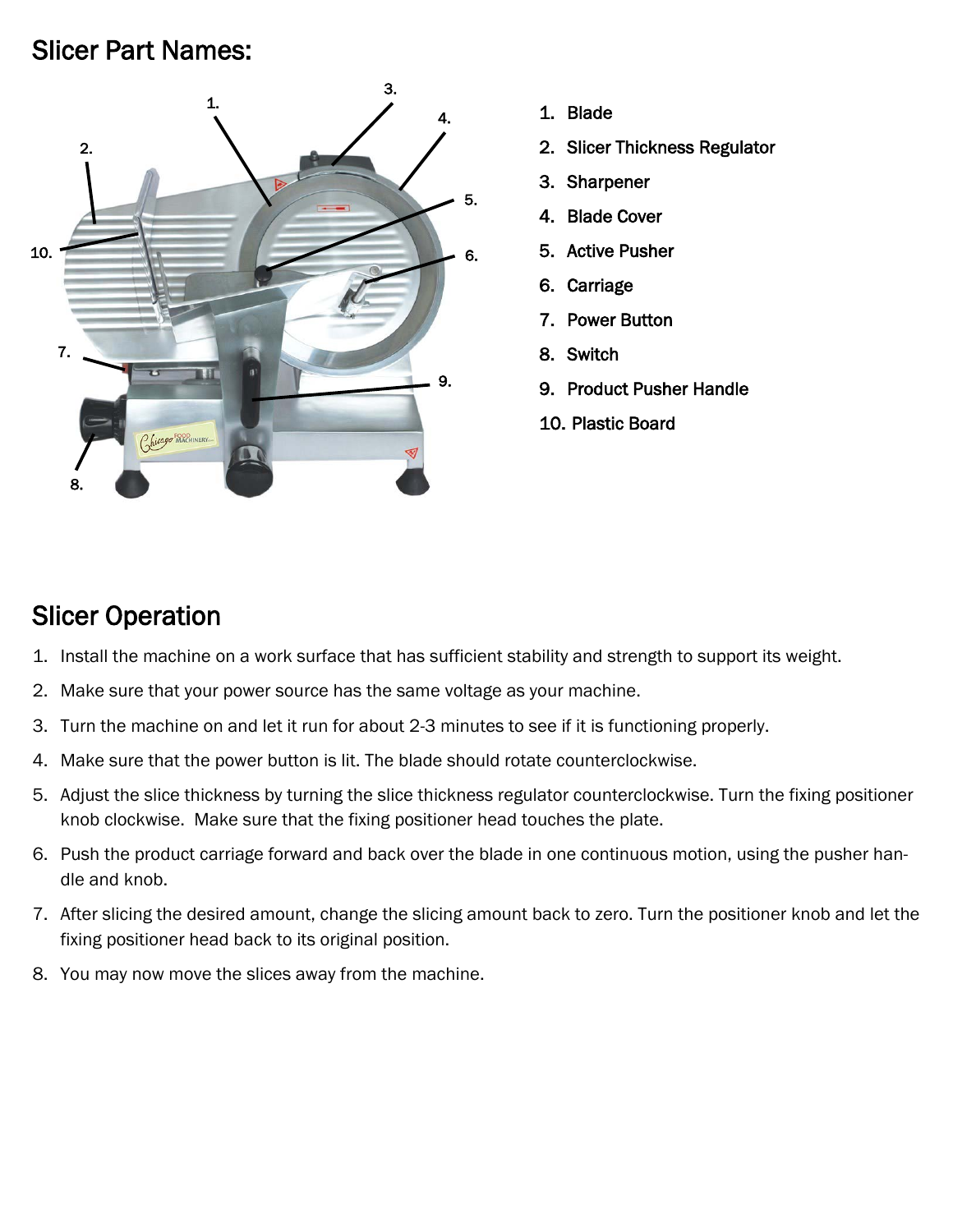## **Cleaning**

- 1. Always turn off and unplug the machine before cleaning. Make sure to turn the slice thickness regulator to zero position.
- 2. Never use any chemical or abrasive products. Do not use a brush or any other instrument to clean the machine as it could damage the slicer pieces.
- 3. Dip a damp cloth in detergent to clean the machine. Make sure to clean the machine completely every day.
- 4. Remove the blade cover from the blade when cleaning. Be sure to clean the product carriage too. When cleaning the blade, wear safety gloves, do not touch the edge of the blade, and be careful.
- 5. Run the machine for five minutes after cleaning.

### Attention: Do not wash the machine with water directly.

### **Maintenance**

### 1. Rustproof Blade:

- a. Dry the blade with a cloth after use
- b. Spread cooking oil on the edge of the blade with a dry cloth
- c. Sharpen the blade every day to prevent rust

### 2. Guide Lubrication:

- a. Push the carriage to one side and clean any grease dirt off the guide with a dry cloth
- b. Smear the guide surface with oil or grease by finger to lubricate
- c. Be sure to lubricate the guide at least once a week

### 3. Pusher Axle Lubrication:

- a. Clean the pusher axle with a dry cloth
- b. Put cooking oil on both axles and pull the pusher up and down to make sure that the oil is spread throughout and the pusher works well
- c. Lubricate the guide every week

### 4. Sharpener Lubrication:

- a. Clean the sharpener axle before sharpening
- b. Put cooking oil on both of the axles
- c. Turn the axle until it works well

### 5. Localizing Head Lubrication:

- a. Turn the fixing positioner counterclockwise to max length
- b. Clean the localizing head and apply cooking oil
- c. Turn the fixing positioner back to its original position
- d. Lubricate every week, but do not use too much oil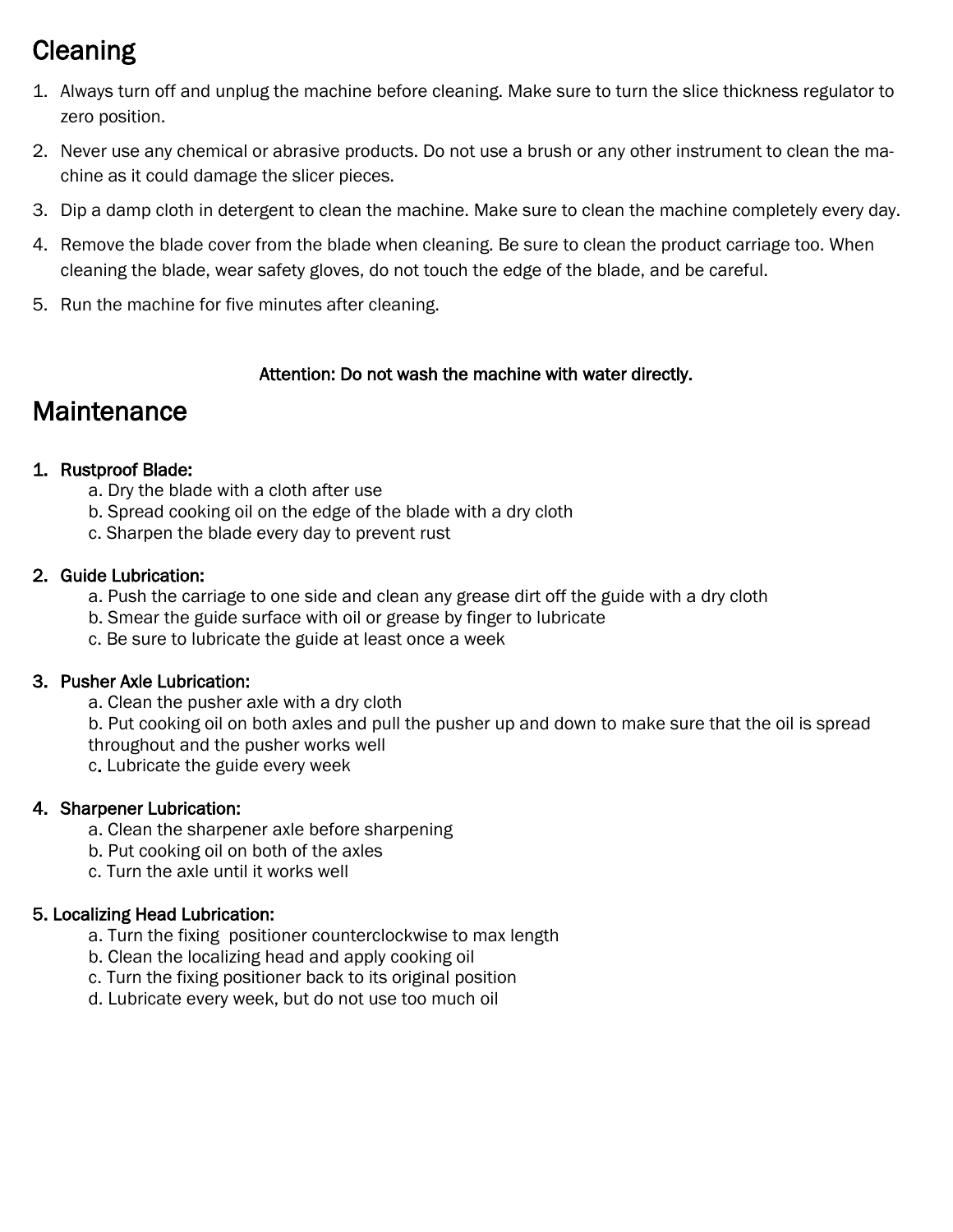## Sharpening Guide

*Always wear proper safety equipment and clothing (i.e. safety goggles and protective clothing or long pants and sleeves) while sharpening, as pieces of the stone may break away and could potentially injure eyes and skin.*

*Never allow children or untrained individuals to perform sharpening.*

*Improper procedure and ignoring safety standards while sharpening the blade can result in serious injury or death; the user is fully responsible for insuring that they have a full understanding of the machine, procedure and safety required prior to sharpening and is fully responsible for any actions that may occur during sharpening.*

### Chicago Food Machinery Support: 1-888-932-4749



1. Before beginning be sure that the power cord is unplugged from the wall so the machine does not accidentally turn on.



- 2. Release the security bolt on the back (underneath) with a small adjustable wrench. Top piece can come totally off.
- 3. Oil the sharpener axles by stones with olive oil. (Not shown)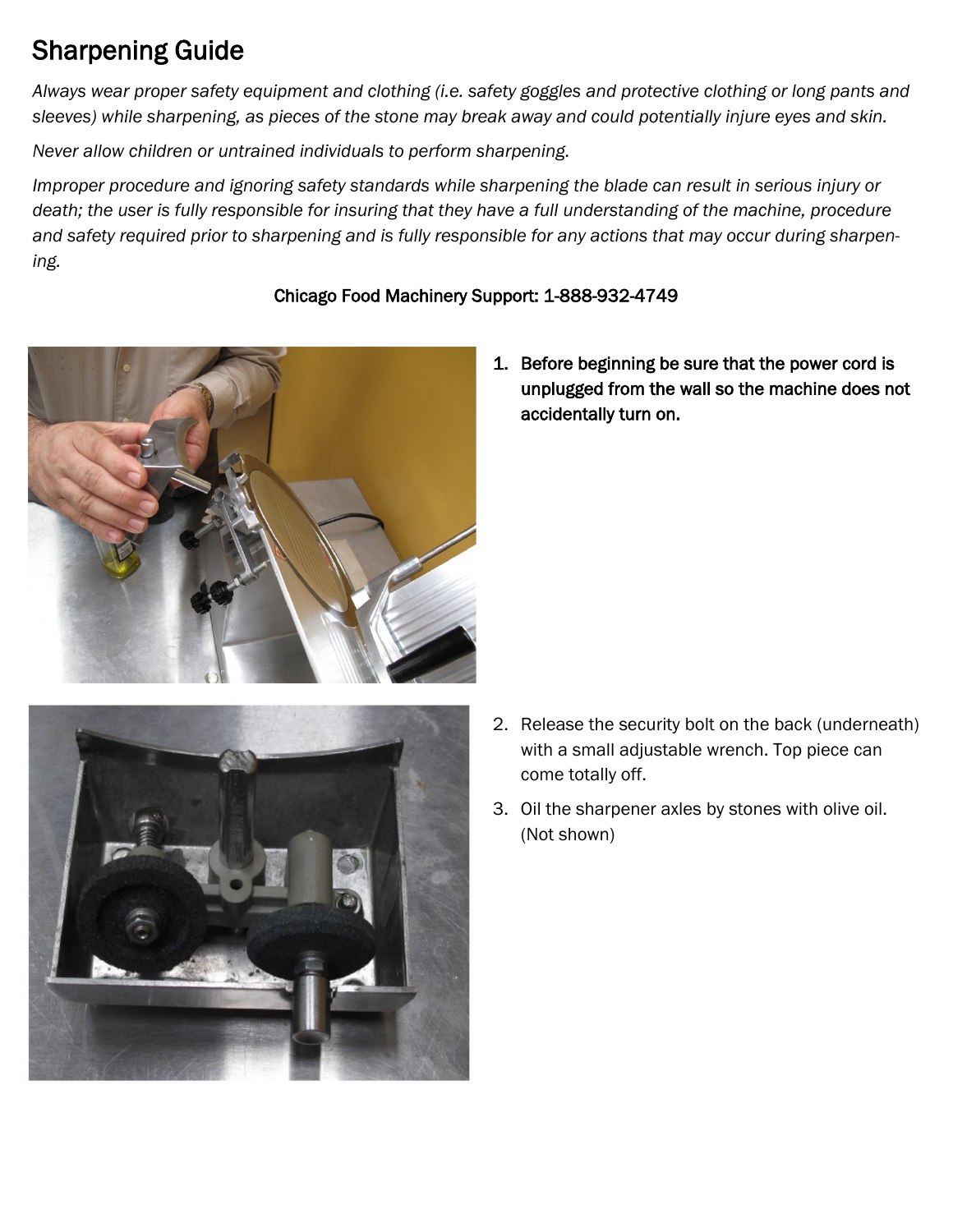4. Flip/reverse the top piece which contains the stones 180 degrees, secure back on unit.



- 5. Ensure that you have all safety clothing and protective gear in place, then plug the unit back in. Turn on the unit via power button. (not shown)
- 6. Push the button on the front of the sharpener to begin to sharpen the face of the blade.